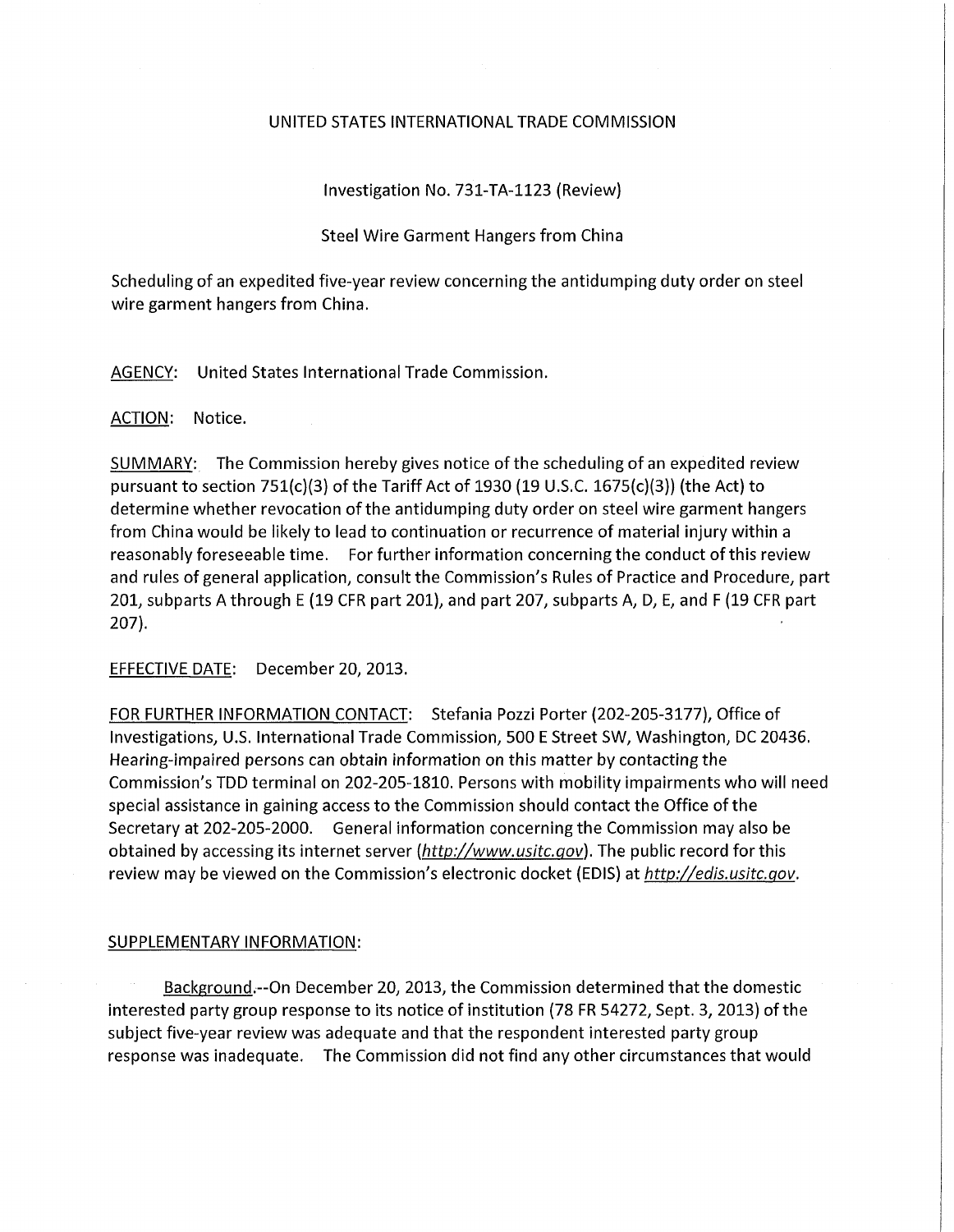warrant conducting a full review.<sup>+</sup> Accordingly, the Commission determined that it would conduct an expedited review pursuant to section 751(c)(3) of the Act.

Staff report.-A staff report containing information concerning the subject matter of the review will be placed in the nonpublic record on January 17, 2014, and made available to persons on the Administrative Protective Order service list for this review. A public version will be issued thereafter, pursuant to section 207.62(d)(4) of the Commission's rules.

Written submissions.-As provided in section 207.62(d) of the Commission's rules, interested parties that are parties to the review and that have provided individually adequate responses to the notice of institution, $\hat{}$  and any party other than an interested party to the review may file written comments with the Secretary on what determination the Commission should reach in the review. Comments are due on or before January 23, 2014 and may not contain new factual information. Any person that is neither a party to the five-year review nor an interested party may submit a brief written statement (which shall not contain any new factual information) pertinent to the review by January 23, 2014. However, should the Department of Commerce extend the time limit for its completion of the final results of its review, the deadline for comments (which may not contain new factual information) on Commerce's final results is three business days after the issuance of Commerce's results. If comments contain business proprietary information (BPI), they must conform with the requirements of sections 201.6, 207.3, and 207.7 of the Commission's rules. Please be aware that the Commission's rules with respect to electronic filing have been amended. The amendments took effect on November 7, 2011. See 76 FR 61937 (Oct. 6, 2011) and the newly revised Commission's Handbook on E-Filing, available on the Commission's website at http://edis.usitc.gov.

In accordance with sections 201.16(c) and 207.3 of the rules, each document filed by a party to the review must be served on all other parties to the review (as identified by either the public or BPI service list), and a certificate of service must be timely filed. The Secretary will not accept a document for filing without a certificate of service.

<sup>1</sup> A record of the Commissioners' votes, the Commission's statement on adequacy, and any individual Commissioner's statements will be available from the Office of the Secretary and at the Commission's website.

 $^\circ$  The Commission has found the responses submitted by Innovative Fabrication LLP/Indy Hanger,  $\,$ M&B Metal Products Company, Inc., and US Hanger Co., LLC to be individually adequate. Comments from other interested parties will not be accepted (see 19 CFR 207.62(d)(2)).